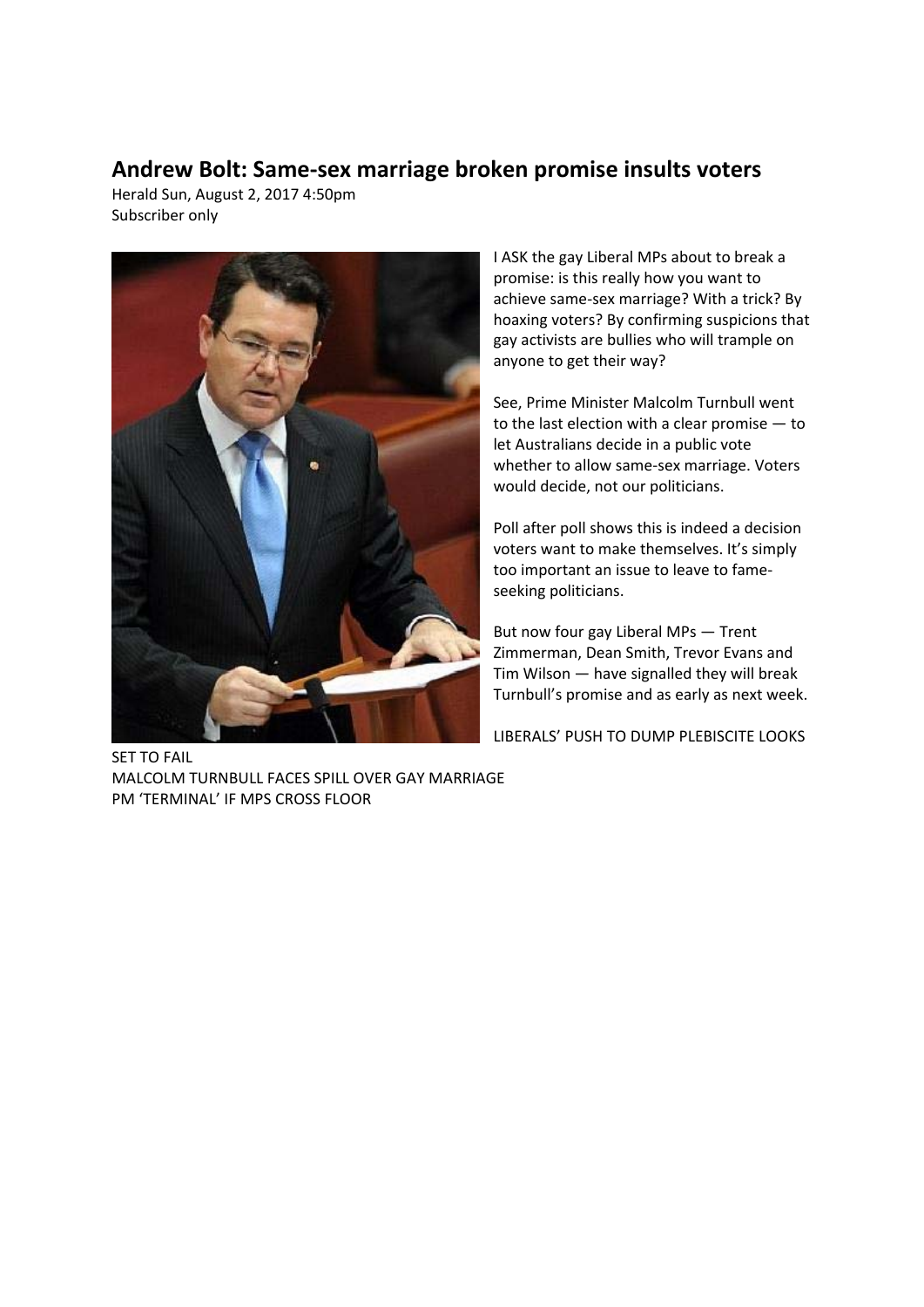

Four Liberal MPs, including Dean Smith, have signalled they will break Turnbull's same-sex marriage plebiscite promise as early as next week.

Goldstein MP Tim Wilson is one of four Liberals indicating they will cross the floor on same-sex marriage. Picture: Gary Ramage

They're expected to cross the floor to join Labor and the Greens to force a debate on a Bill to allow same-sex marriage. It is expected that the Bill will then be passed by a vote of parliament. Forget the people. Wilson and the others say this is a matter of "conscience". But isn't keeping promises a conscience issue, too?

Back at the last election, I heard none of these MPs say there was a catch to Turnbull's promise of a public vote in this term of parliament. I didn't hear one confess that if the Senate blocked this plebiscite — as it's now doing — they'd instead legalise samesex marriage with a vote of politicians, just as

Labor wants.

Not one said before the election that this is what they'd do after it, because that would have exposed Turnbull's promise as a con. How could Turnbull make a promise if it didn't bind his MPs?

EDITORIAL: GAY MARRIAGE THREATENS PRIME MINISTER MALCOLM TURNBULL